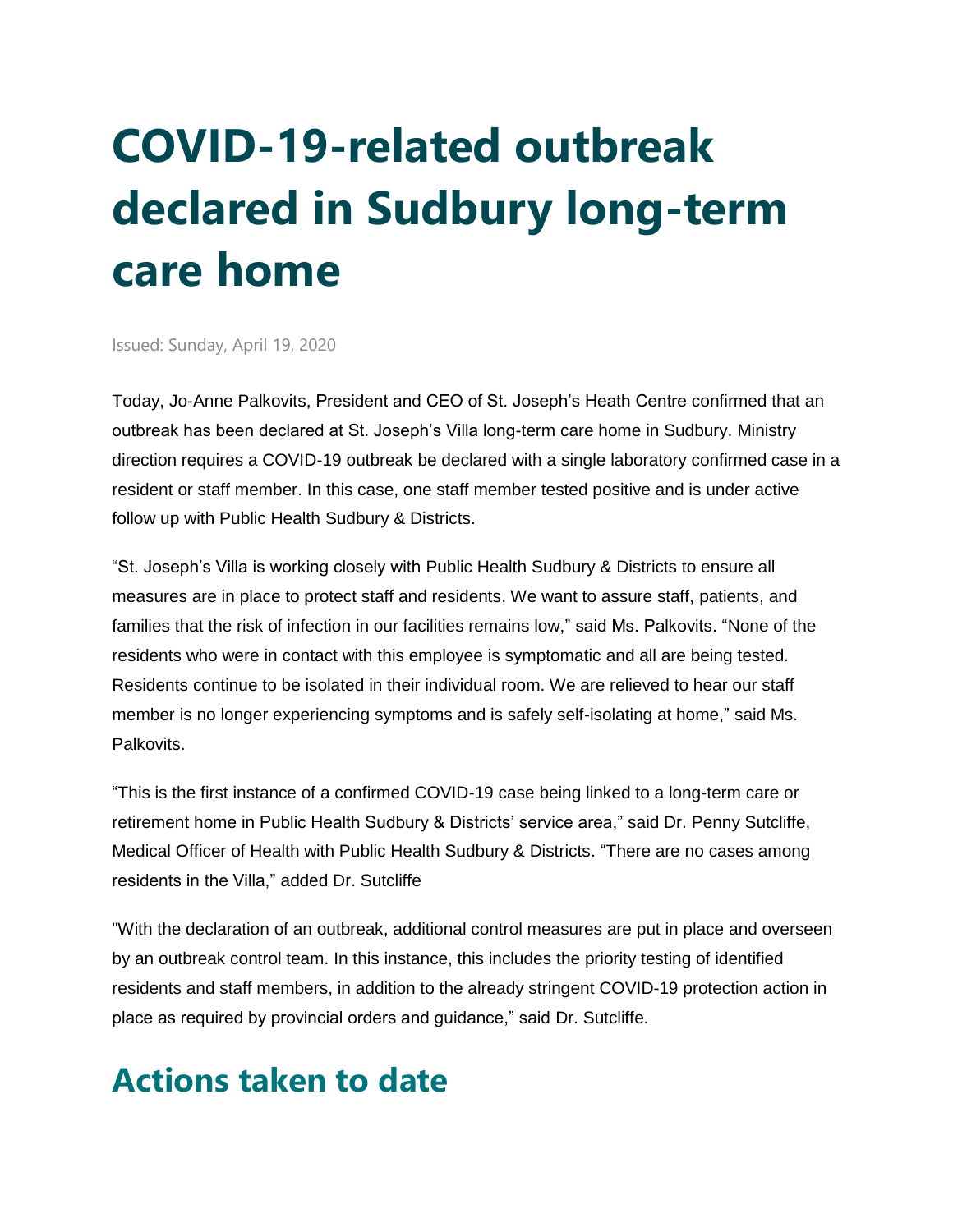As the facility cares for a high-risk population, St. Joseph's Health Care has proactive policies and evidence-based practices in place to prevent any potential spread of infection. As part of precautionary measures with any respiratory outbreak in a long-term care home, all residents all residents are in isolation, in their own rooms, until further notice.

- All St-Joseph's Villa residents are being tested for COVID-19.
- All St-Joseph's Villa staff who were in close contact of the case are being tested for COVID-19.
- All admissions to St. Joseph's Villa have been put on hold.
- Visitor restrictions have been in effect since the beginning of March.
- Staff and residents are practising physical distancing within the home.
- Staff screening occurs at the beginning and end of shifts, including temperature checks and all staff and essential visitors wear masks.
- Residents are being assessed three times a day for symptoms of COVID-19. This includes temperature checks.

## **Case management and contact tracing**

When Public Health Sudbury & Districts receives a report of a positive COVID-19 test result, staff follow-up with the individual as soon as possible. Public health professionals discuss the test results with the individual and explore possible exposure settings as well as close contacts of the case.

At the same time that Public Health conducts follow-up with confirmed cases, staff also begin the process of contact tracing. Through this process, Public Health identifies people who may have been in close contact with a person with COVID-19 during the period of time when the person may have been infectious.

The purpose of identifying contacts is to further reduce the risk of spreading the virus. Close contacts are advised of important direction such as testing, self-monitoring, work-related direction, or self-isolation, depending on the specific circumstances.

If you think you may have COVID-19 symptoms or have been in close contact with someone who has it, first self-isolate, then contact an [assessment centre](https://www.phsd.ca/health-topics-programs/diseases-infections/coronavirus#assessment) or use the [online self](https://www.phsd.ca/health-topics-programs/diseases-infections/coronavirus#onlineassessment)[assessment tool](https://www.phsd.ca/health-topics-programs/diseases-infections/coronavirus#onlineassessment) to see if you need to seek further care.